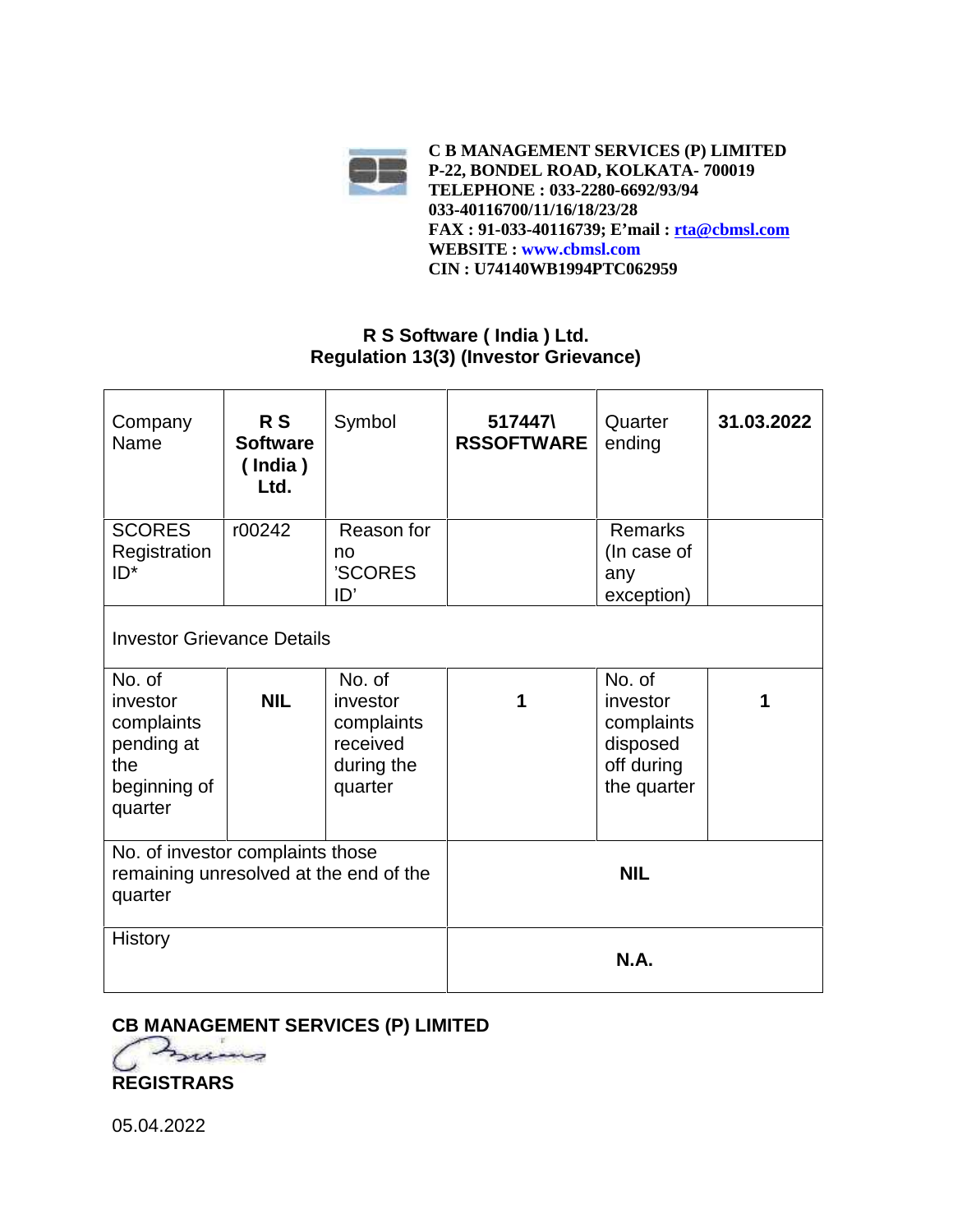# **R S Software ( India ) Ltd.**

| <b>Complaint</b><br>received from/<br>Date of receipt | Name of<br>complainant       | Nature of<br>complaint                                      | <b>Action taken Report</b>                                                                                                                                  |
|-------------------------------------------------------|------------------------------|-------------------------------------------------------------|-------------------------------------------------------------------------------------------------------------------------------------------------------------|
| ROC.<br>(16.03.2022)                                  | Biswajit Sen/<br>Nandita Sen | Non receipt of Annual<br>Report for the period<br>2019-2020 | Vide e-mail dated 16.03.2022, soft<br>copy Annual Report was sent to<br>complainant by Company.<br>Hard copy reply to ROC sent by<br>Company on 17.03.2022. |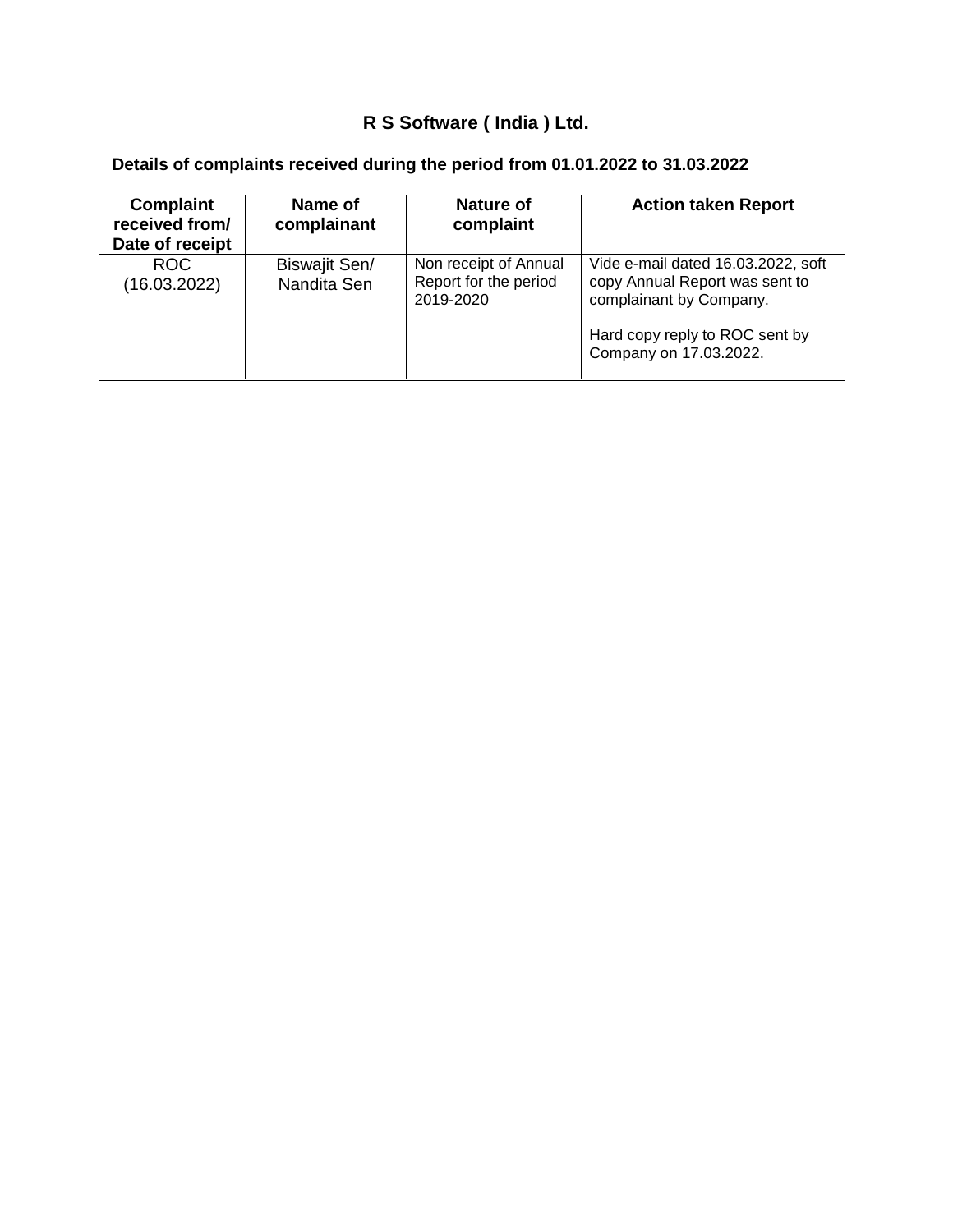## **R.S. Software ( India ) Limited**

#### **Shareholding Pattern as on 31.03.2022**

| <b>Category</b>            |                 | <b>Shares</b> | <b>Total Shares</b> |
|----------------------------|-----------------|---------------|---------------------|
|                            | <b>Physical</b> | <b>Demat</b>  |                     |
| N.R.I.                     | 5776            | 643604        | 649380              |
| <b>Foreign National</b>    |                 |               |                     |
| Foreign Company            | 3584            |               | 3584                |
| <b>UTI</b>                 | 8704            |               | 8704                |
| Financial Inst./Govt. Co.  | 1392            |               | 1392                |
| Nationalised/Other Bank    | 400             | 112           | 512                 |
| Mutual Fund                | 2304            |               | 2304                |
| WBEIDC (Prom. Co.)         | 2816            |               | 2816                |
| Director & Relatives       | --              | 10907824      | 10907824            |
| <b>Bodies Corporate</b>    | 1680            | 663634        | 665314              |
| <b>IEPF</b>                |                 | 307670        | 307670              |
| <b>Trust</b>               |                 |               |                     |
| Foreign Portfolio Investor | 768             | 566797        | 567565              |
| Public                     | 245870          | 12345383      | 12591253            |
| <b>Total</b>               | 273294          | 25435024      | 25708318            |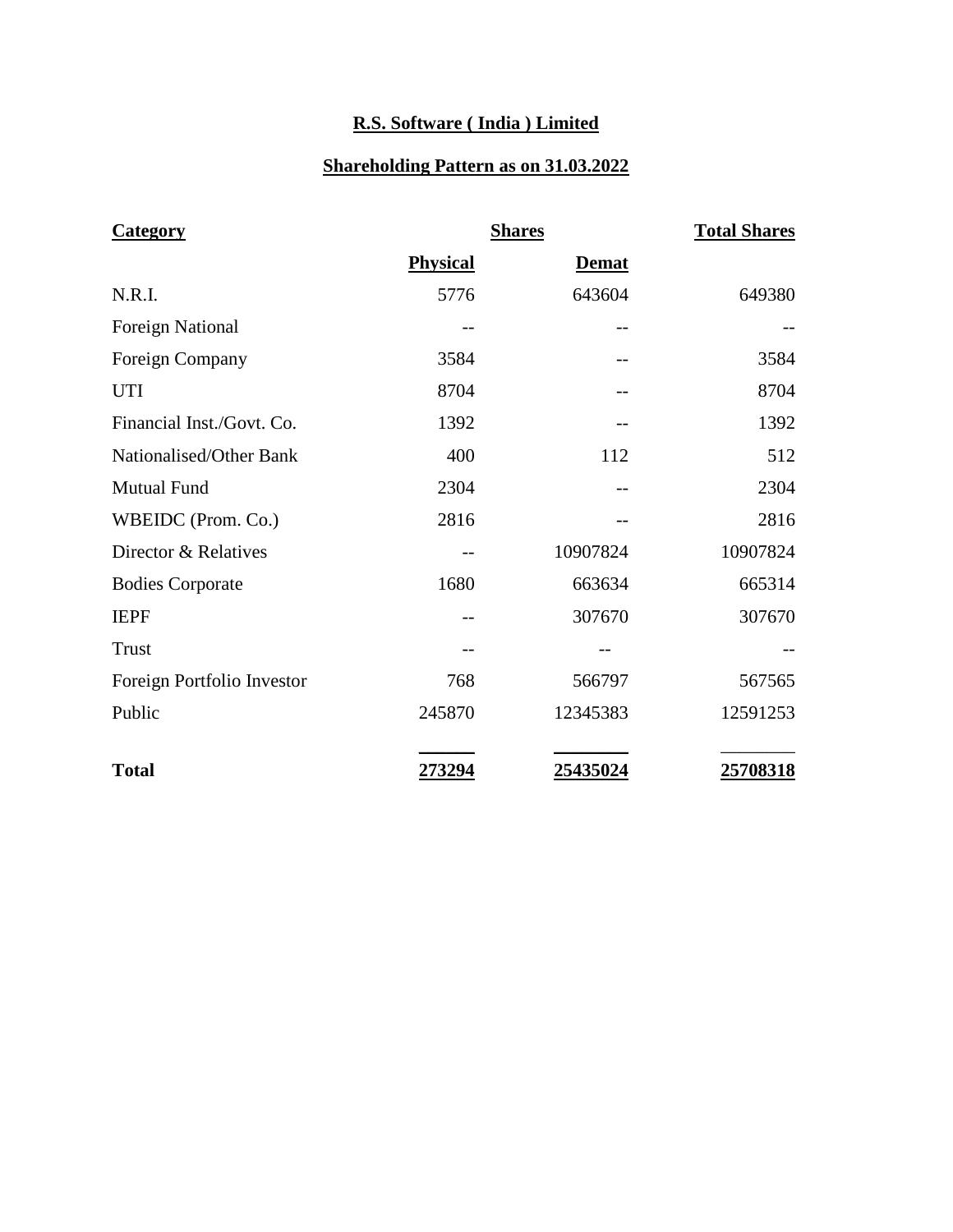Dated : 05.04.2022

BSE Limited Department of Corporate Service-Listing Dalal Street Mumbai – 400 001

Scrip Code : 517447

National Stock Exchange of India Limited Exchange Plaza, 5<sup>th</sup> Floor<br>Plot No.C/1, G Block Bandra – Kurla Complex Bandra (E) Mumbai – 400 051

Trading Symbol : "RSSOFTWARE"

Dear Sir,

Sub : Compliance Certificate certifying physical & electronic transfer facility.

Ref : Regulation 7(3) of Securities and Exchange Board of India (Listing Obligations and Disclosure Requirements) Regulations, 2015 ("Listing Regulations") for full year ended 31.03.2022.

As required under the above referred regulation, we certify as follows:

The Company has appointed CB Management Services (P) Ltd. as the Registrar and Share Transfer Agent ("RTA") of the Company.

**\_\_\_\_\_\_\_\_\_\_\_\_\_\_\_\_\_\_\_\_\_\_\_\_\_\_\_\_\_\_\_\_\_\_\_\_\_\_\_\_\_\_\_\_\_\_\_\_\_\_\_\_\_\_\_\_\_\_\_\_\_\_\_\_\_\_\_\_\_\_\_\_\_**

The RTA is registered with Securities and Exchange Board of India ("SEBI") vide registration no. INR000003324 dated 19<sup>th</sup> June, 2012 having permanent registration.

That all activities in relation to both physical and electronic share transfer facility are being duly maintained by the RTA.

For R S Software (India) Ltd. For CB Management Services (P) Ltd. (RTA)



Name : Vijendra Surana Name : Sujit Sengupta Designation : CFO & Company Secretary **Designation : Compliance Officer** 

Compliance Officer **Authorised Representative** Authorised Representative